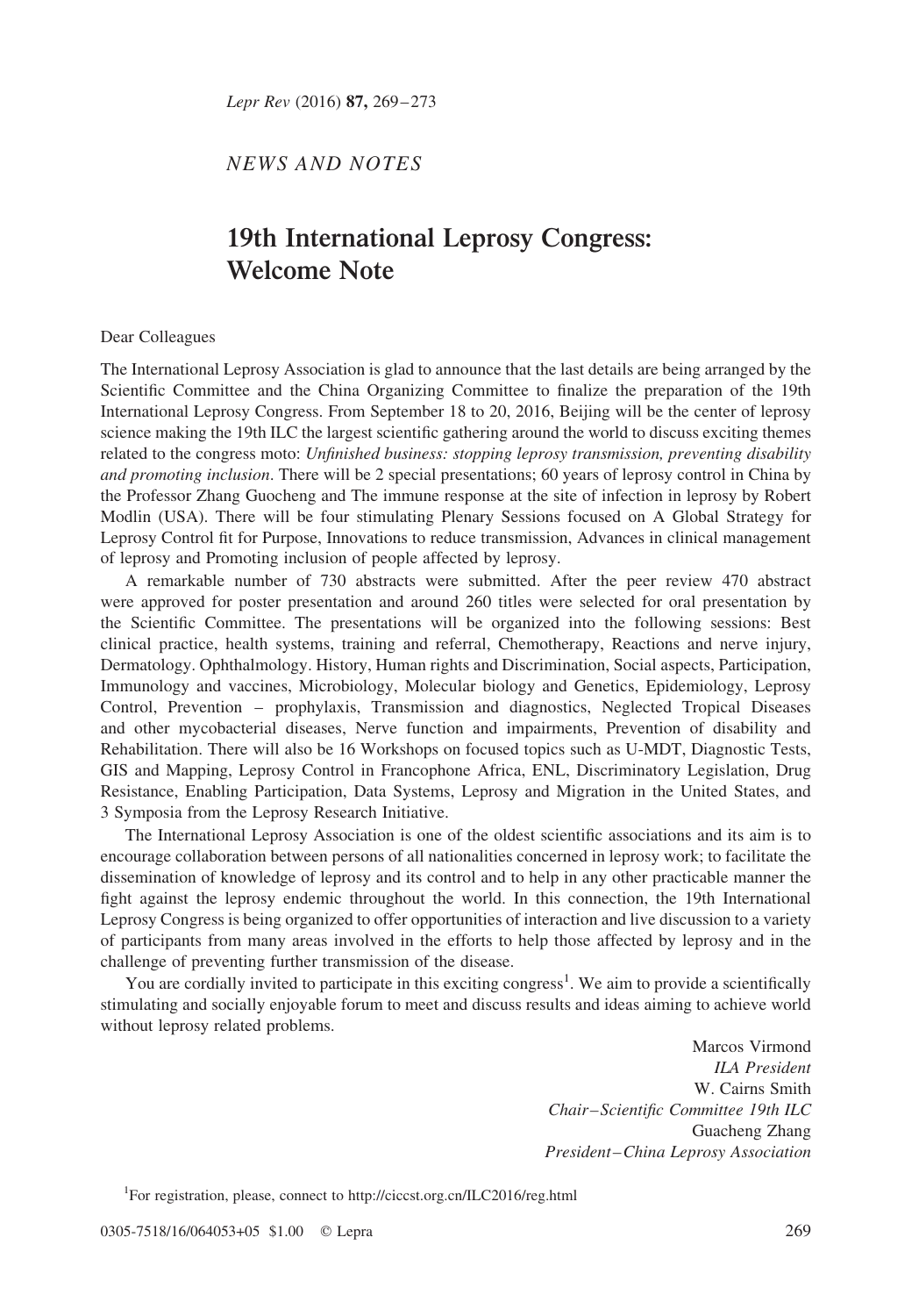# IAL Textbook of Leprosy

In the December, 2015 issue we published a review of the new IAL Textbook of Leprosy (Second Edition), edited by Professors Bhushan Kumar and Hemanta Kumar Kar. The book can be obtained directly from the publisher, Jaypee Brothers Medical Publishers (P) Ltd, New Delhi. The following link may be used  $\leq$ [http://www.jaypeebrothers.com/pgDetails.aspx?cat=s&book\\_id=9789351529910](http://www.jaypeebrothers.com/pgDetails.aspx?cat = s&book_id = 9789351529910) $>$ The book is also available through [Amazon.com](http://Amazon.com).



Desautels Faculty of Management, McGill University, 1001 Sherbrooke Street West, Suite 640, Montreal (Quebec), Canada H3A 1G5 Telephone:  $+514$  398 8811 Fax:  $+514$  221 4700 Email: info.imhl@mcgill.ca Website: [www.mcgill.ca/imhl](http://www.mcgill.ca/imhl)

The International Masters for Health Leadership (IMHL) began in 2006 as part of the quest to become a world leader in health care management education. The IMHL is a collaborative effort of McGill's Faculty of Medicine and Management that builds upon the two Faculties' worldwide reputation and acts as an agent of change in health care.

"The IMHL is uniquely designed to educate health professionals – physicians, nurses and other allied health workers – to obtain a stronger understanding of modern health care and to develop the advanced management skills needed to deliver quality health care solutions to diverse segments of the public." (Dr. Abraham Fuks, former Dean, Faculty of Medicine, McGill University and cofounder of the IMHL).

Participants hold positions of responsibility in health care; many have a clinical background (physicians, nurses, pharmacists, social workers, psychologists) while some have other backgrounds (hospital administrators/managers, economists, lawyers, etc.). They work in all manner of health organizations (hospitals, community care, public health, government ministries, private sector, international agencies, foundations, others) and in all areas of health - from health promotion, to disease prevention to treatment. They come from all over the world.

# Background and Purpose

Health systems are in disarray in many parts of the world, including Canada. And they are experiencing monumental changes. The demands in today's health care environment are such that it appears crucial not only to reinforce the quality and the sustainability of health systems, but also their resilience throughout the transformation process.

Health care delivery systems are called upon to offer more quality services, in all circumstances, with enhanced technology, to more patients, at lower costs, and in a sustainable manner.

Prioritization is another major issue of health care.

As health care is becoming increasingly complex, interactive, and team-oriented, a thorough understanding of the entire continuum – from health promotion, disease prevention to treatment – and of all aspects of delivery, is essential to improve the patient experience. In this regard, the need for increased clinical access, quality care and decreased costs goes hand in hand with the need to acknowledge in all spheres of health care that the patient is not at the 'centre' surrounded by external decision-makers, but is rather an integral part, a 'partner' in the realm of decision-making.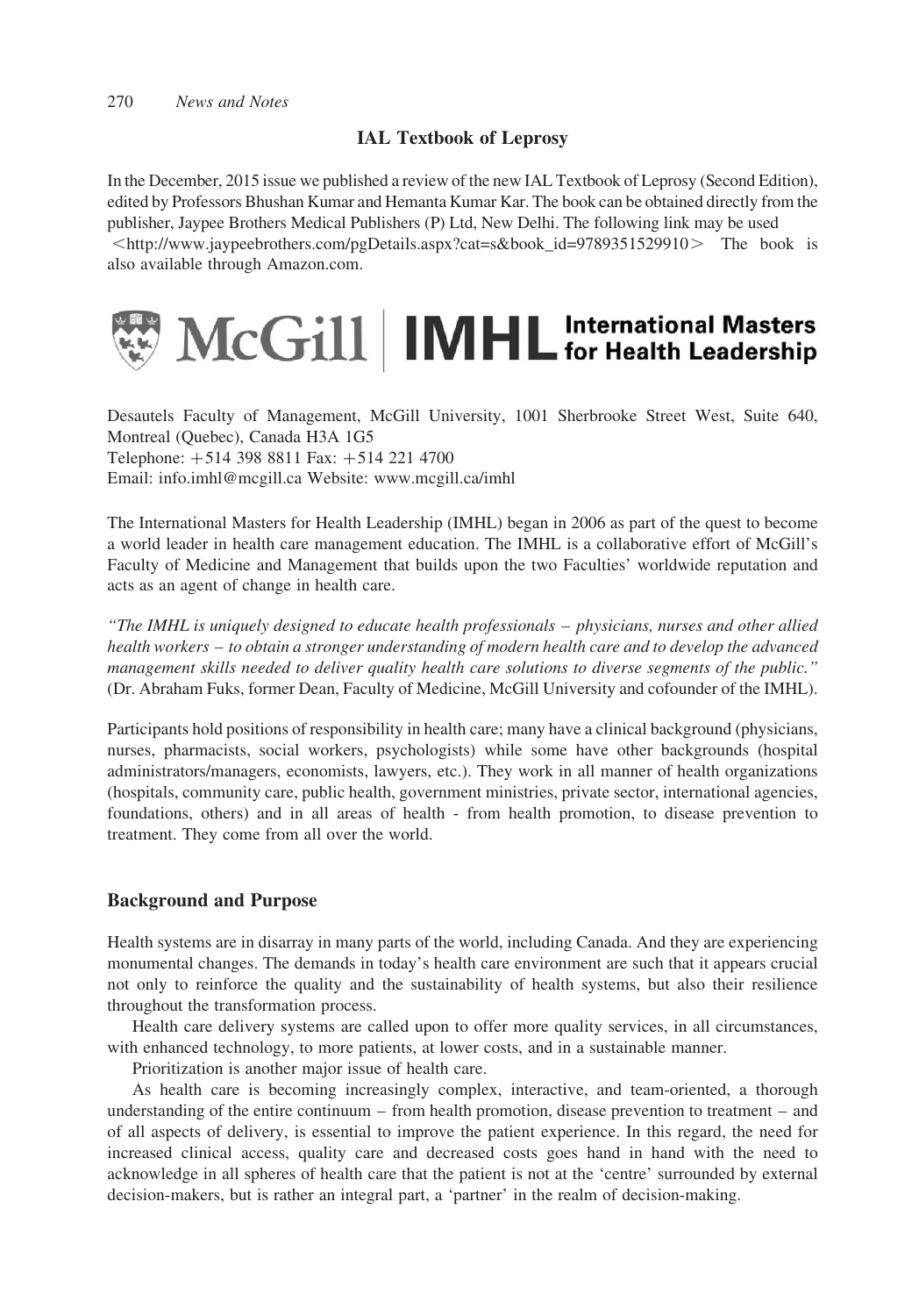Only then can the path to transformation become a truly meaningful one. This transformation dictates that those who have been clinically prepared must have managerial and leadership skills that are learned neither in a traditional classroom nor in most health care organizations. The IMHL pedagogy demands that the learning be applied in real time, between classroom modules, so that managerial practices can be developed and improved during the course of the program.

To be true partners, the clinicians must understand the managerial side. The same is true for other stakeholders who are driven by accountability. Few in today's health care institutions understand the managerial side, and too few managers fully appreciate the needs of the providers. For the type of collaboration that is required to confront the future, it is a minimum imperative that all must extend themselves to learn the trade of the others. Future leaders must appreciate the nature of their health systems if they are to succeed in transforming them to serve emerging needs.

The program encourages participants to share their experiences, delving into each other's issues to provide innovative solutions to the challenges they face in their respective work environments. Our participants report increased confidence in undertaking challenges they previously found daunting. This is achieved through five modules in which participants explore different aspects of health care leadership and management: reflection, analysis, worldly perspectives, collaboration and change. These are the managerial mindsets upon which our program's pedagogy is built.

#### Structure of the Program

While modular in delivery, the program is full-time with regard to what is expected between and among the five classroom modules. The program features academics and practitioners from Management, Medicine, Political Science and other fields from the University, as well as universities and organizations around the world. The Faculty use a large range of teaching and learning methods to maximize the experience and transfer of skills, as well as to ensure a meaningful and sustainable impact for the individual, organization and greater community. The formal evaluation throughout the program is based on the reflection papers written between modules as well as on the final master's paper, the latter of which reflects the conceptual material from the modules, the direct application to the participant's work, and an indication of the impact pursued between modules. The final paper is a research-based paper with a required literature review.

Presented in a modular format, the IMHL provides participants with an unparalleled opportunity to draw on personal experience in putting theory into practice, developing a far deeper understanding of health challenges and concrete solutions to them. The fundamental assumption of the IMHL program is that leadership in the complex health system requires the ability to transform people, organizations, systems and their contexts. Accordingly, the IMHL is built around five 12-day "managerial mindsets" over 15 months aimed at exploring the possibilities of transformation within different realms of management:

- 1. The Reflective Mindset Broadening Perspectives and Managing Self
- 2. The Analytic Mindset Leading and Managing Organizations
- 3. The Worldly Mindset Navigating the System and Managing Context
- 4. The Collaborative Mindset Appreciating and Managing Work Relationships
- 5. The Catalytic Mindset Achieving and Managing Change

Between modules, participants return to the workplace where they apply the pedagogy and insights of the program to practice. They also write their reflection papers between modules where they bring the learning to their own practices and use the program's frameworks and theories to create impact.

#### Module 1: The Reflective Mindset – Broadening Perspectives and Managing Self

The Reflective Mindset is designed to help participants gain a better understanding of their personal management style - how they present themselves to others, their strengths and weaknesses, and their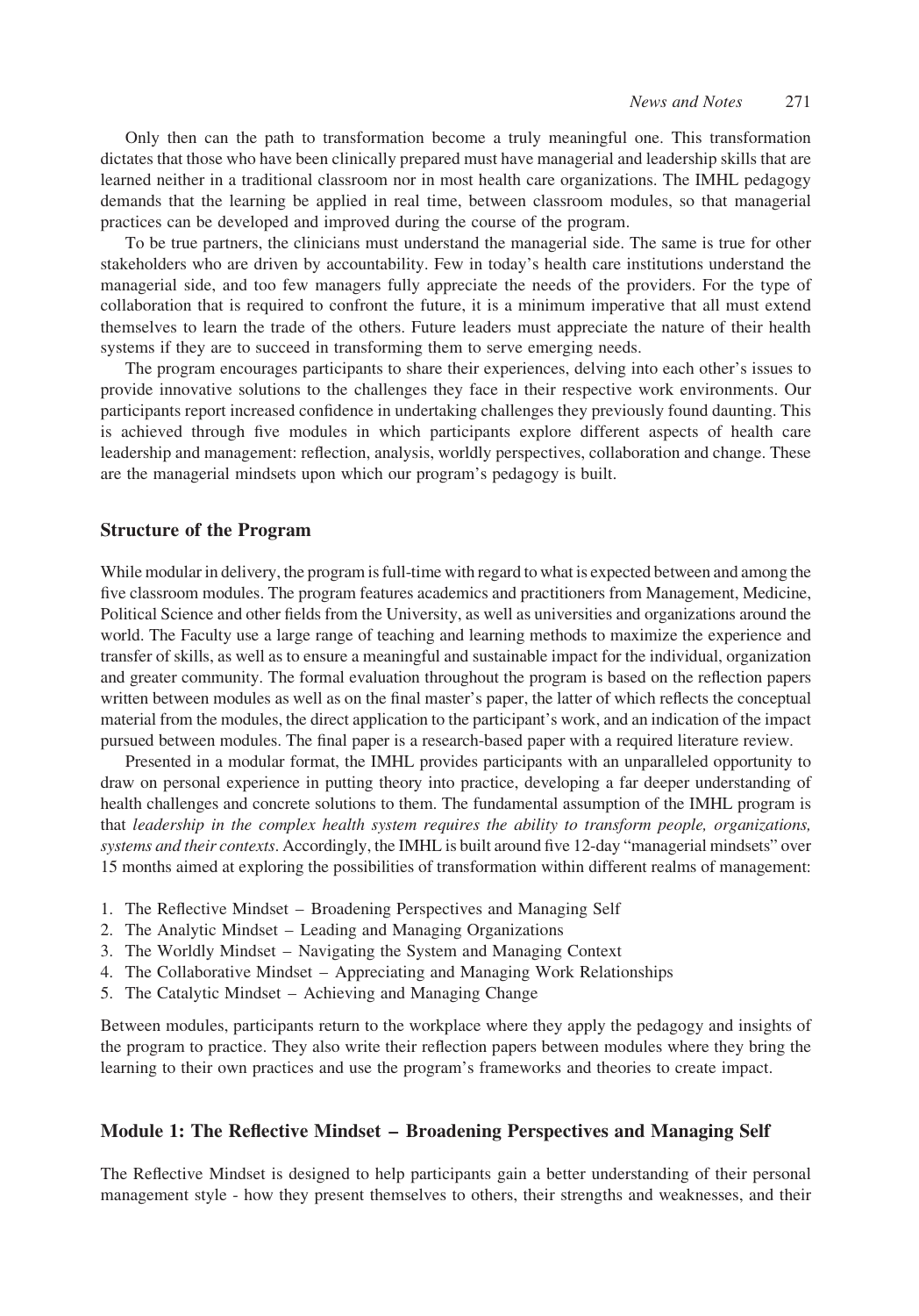#### 272 News and Notes

current leadership skills. Participants learn how to be thoughtful and reflective, to step back from always doing, to see familiar experiences from a new perspective. This, in turn, fosters innovation and change, rather than repeating similar patterns and mistakes. Some areas of focus in the Reflective Mindset are: the nature of managerial work, leadership, management styles, ethical practices and the power of daily reflection.

# Module 2: The Analytic Mindset – Leading and Managing Organizations

The Analytic Mindset provides an overview of today's principal health care organizations including health promoting hospitals, community agencies, health maintenance organizations, etc. Participants gain insight into the operation of these organizations by analyzing their intrinsic similarities and differences. Participants are also introduced to the analytical tools used to manage specific organizations and to formal approaches that improve managerial effectiveness. Key concepts in financial management, operations management, and organizational strategy stimulate participants to diagnose the strengths and weaknesses of their own organization. Strategy, structure, sourcing and delivery are explored in a systematic way that allows participants to view the managing process as a melding of science, art and craft. Discussions are reinforced by field studies at the many health sector institutions available in the Montreal area. In the Analytic Mindset we explore the strengths and limitations of analysis in organizations through new perspectives on analytical tools, going beyond quantitative data (the yin and the yang of analysis), new approaches to decision-making, how to avoid paralysis by analysis, and how to consider complex issues.

### Module 3: The Worldly Mindset – Navigating the System and Managing Context

The delivery of health care is rooted within highly complex systems that vary enormously across the world - from fully socialized to market-driven. Yet every system struggles with where it should sit on this continuum. Because most practitioners - whether managers or clinicians - typically spend their careers within a single system, they rarely have the opportunity to appreciate the alternatives. Managers need to develop the cultural and social insights essential to operating in diverse regions, serving varied customer segments, partnering with other organizations. The third module focuses on these contextual "systems", exploring the various social institutions within the health care field and their interactions with economic, political and social forces. The goal is to increase understanding of the dynamics of "system change". Participants are encouraged to seek creative solutions based on an integrated, rather than a fragmented understanding of health care. Participants also explore in greater depth the interactions between economics and health, and the possibilities for leveraging change within complex systems. In the Worldly Mindset we explore looking outward, to see inward, values, habits, and cultures in other systems, managing context, economic and financial aspects of health systems in other parts of the world.

# Module 4: The Collaborative Mindset – Appreciating and Managing Work Relationships

In this module, participants focus on managing relationships with patients, professionals, health advocates, administrators, the government, the media and many other groups. Skill development includes collaborative relationship building, negotiation, stakeholder coordination, and knowledge management. The managing of professional relationships is emphasized, with participants developing the advanced skills necessary to build and lead complex networks rather than simple organizations. The integration of knowledge from multiple disciplines and perspectives is also examined. Effective